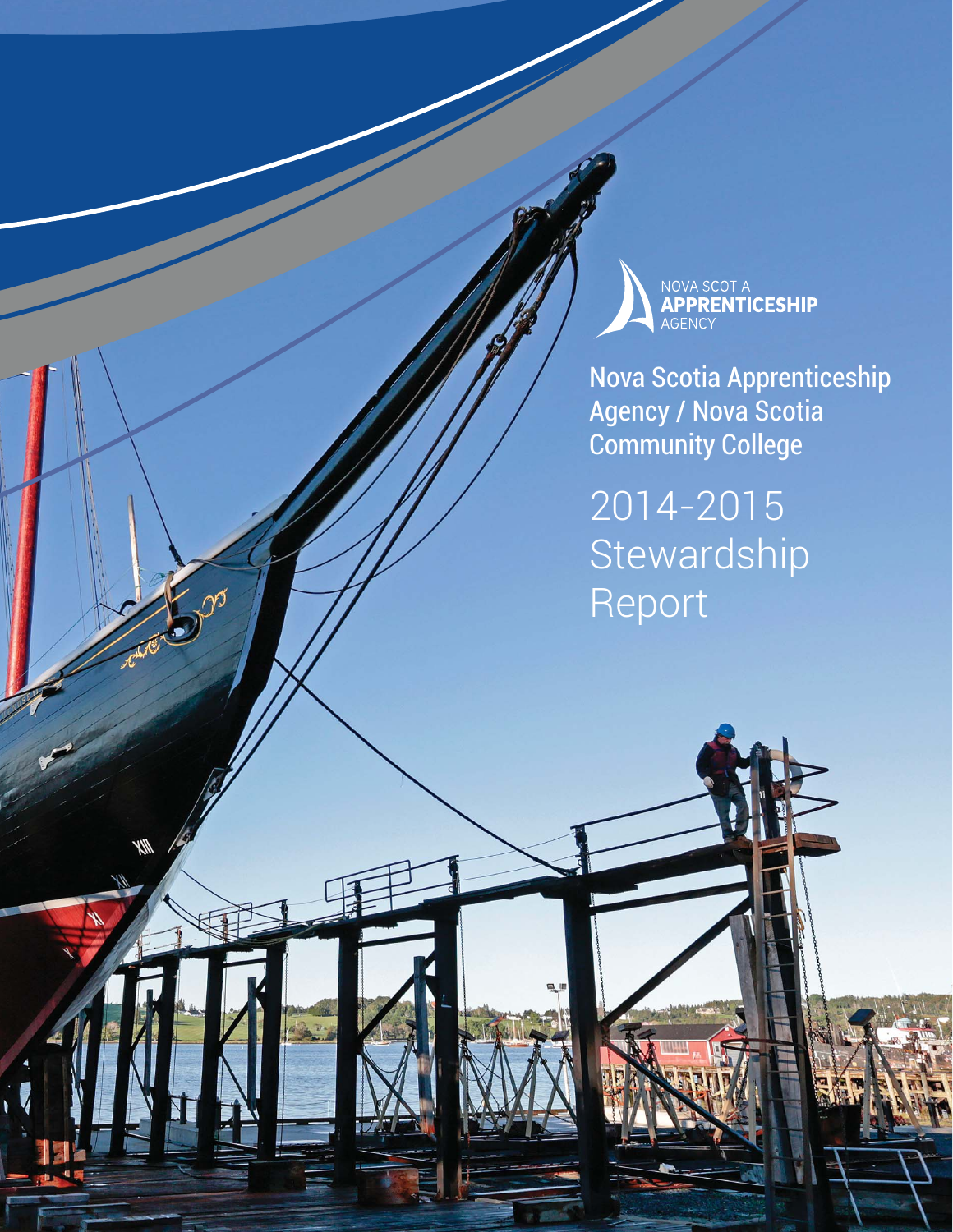# **Background**

The creation of the Nova Scotia Apprenticeship Agency (NSAA) involved significant amendments to the Apprenticeship and Trades Qualifications Act and the Community Colleges Act to pave the way for fuller, more coherent industry engagement across the trades training system.

In particular, it was recognized that to achieve success in this priority, the agency needed to build on its strong relationship with the Nova Scotia Community College (NSCC). Apprenticeship technical training had to be extended to include the planning and delivery of those trades programs for which the agency maintains industry standards and issues certificates of qualification.

The amended Community Colleges Act now authorizes NSAA to have input into establishing and altering programs of study and guidelines that pertain to designated trades. It requires the Board of Governors of NSCC to collaborate with NSAA to develop guidelines for the evaluation of programs of study that pertain to designated trades. In addition, where NSCC would have established Program Advisory Committees for programs that pertain to designated trades, it will instead use the agency's Trade Advisory Committees (TACs) for this purpose. TACs are composed of industry representatives who are appointed by the Apprenticeship Board to enable a coherent industry voice across the trades training system. The Operating Charter of the agency provides additional detail regarding this requirement, stating that TACs shall provide advice and make recommendations to the Board of Governors of the college concerning preemployment programs associated with designated trades, including appropriate prerequisites to entry.

As a measure to ensure that the relationship between NSCC and NSAA is beneficial to the objective of enabling consistent industry advice across the system, the amended Apprenticeship and Trades Qualifications Act names the NSCC Vice-President, Academic as a member of the Apprenticeship Board. Also, the NSCC President and the NSAA Chief Executive Officer are required to jointly prepare an annual stewardship report concerning trades and related matters that are within the mandate of both the college and the agency.

This is the inaugural NSAA/NSCC stewardship report, presented to the Minister of Labour and Advanced Education on behalf of both the agency and the college. The report provides a summary of activities undertaken since the creation of the agency in 2014 to develop processes and policies concerning the ongoing collaboration of both institutions. It also provides a foundation for future reports, which will be provided to the Minister in the fall of each year.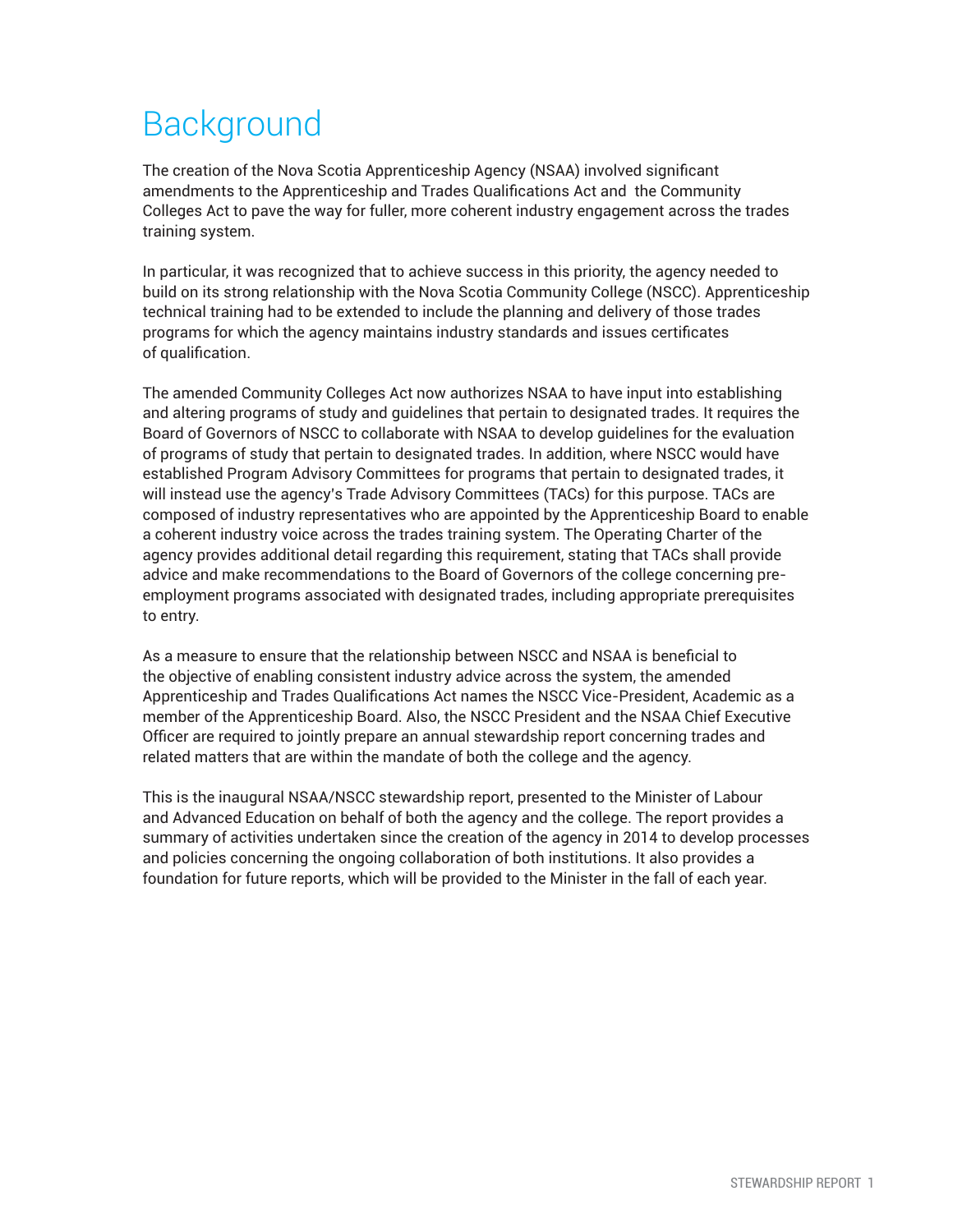# Structures to Support Effective Collaboration

## Apprenticeship Board

The Operating Charter of the agency specifies that NSCC'S Vice-President, Academic is to be appointed to the Apprenticeship Board by virtue of the position. The rationale for this approach is the responsibility of the Vice-President for pre-employment programs in the areas of the designated trades. In order to achieve a coherent delivery of trades training in the Province, it is essential that the agency and NSCC work together at a strategic level.

The current Vice-President, Academic was appointed to the inaugural Apprenticeship Board, which was formed on July 1, 2014. She will also be a member of the Stakeholder Engagement Standing Committee of the board. The Vice-President has actively participated in all monthly board meetings, including providing an overview of NSCC at the October meeting, and participated in all board education sessions. Her advice has been instrumental in the development of board policies, board recruitment, TACs, and the agency's five-year strategic plan.

NSCC hosts the board meetings at its IT Campus in Halifax.

### NSAA/NSCC—TAC Coordination Committee

The TAC Coordination Committee is responsible for determining the annual needs for program review, defining the processes for establishing TACs that need to carry out such reviews, and clarifying NSCC's role and participation in TACs in general. The committee is co-chaired by NSCC's Dean of Trades and Technology and NSAA's Director of Partnership and Innovation.

## NSAA/NSCC—Apprenticeship Training Committee

NSAA and NSCC have established a joint training committee that meets bi-weekly. The committee collaboratively develops the annual training schedule, identifies and monitors special projects and initiatives, and facilitates curriculum development needs for both inclass and online technical training. The committee also works to align curriculum and credit transfer between NSCC pre-apprenticeship and NSAA apprenticeship programs. The committee membership includes those responsible for training coordination, administration, and curriculum development from both organizations. The committee is co-chaired by NSCC's Manager of Apprenticeship Training and NSAA's Manager of Programs.

## NSAA/NSCC—Diversity and Inclusion Committee

Diversity and inclusion are core values of both NSAA and NSCC. The Office of Diversity and Inclusion at NSCC serves as a resource for students, faculty, and staff, and it works to facilitate an integrated vision and shared responsibility for diversity and inclusion advancement throughout NSCC. This work is grounded in the principles of equality, respect, inclusion, and understanding diversity. The college celebrates diversity and embraces the contributions that these differences offer. NSAA is mandated to improve access to and participation in the apprenticeship and trades certification system by members of diverse groups. The agency will work with NSCC to establish a committee to develop collaborative initiatives promoting careers in the skilled trades to diverse groups, encourage employers to take students on work placement, and hire from diverse groups, as well as to ensure that apprentices from diverse groups have access to the supports they need to participate successfully in technical training.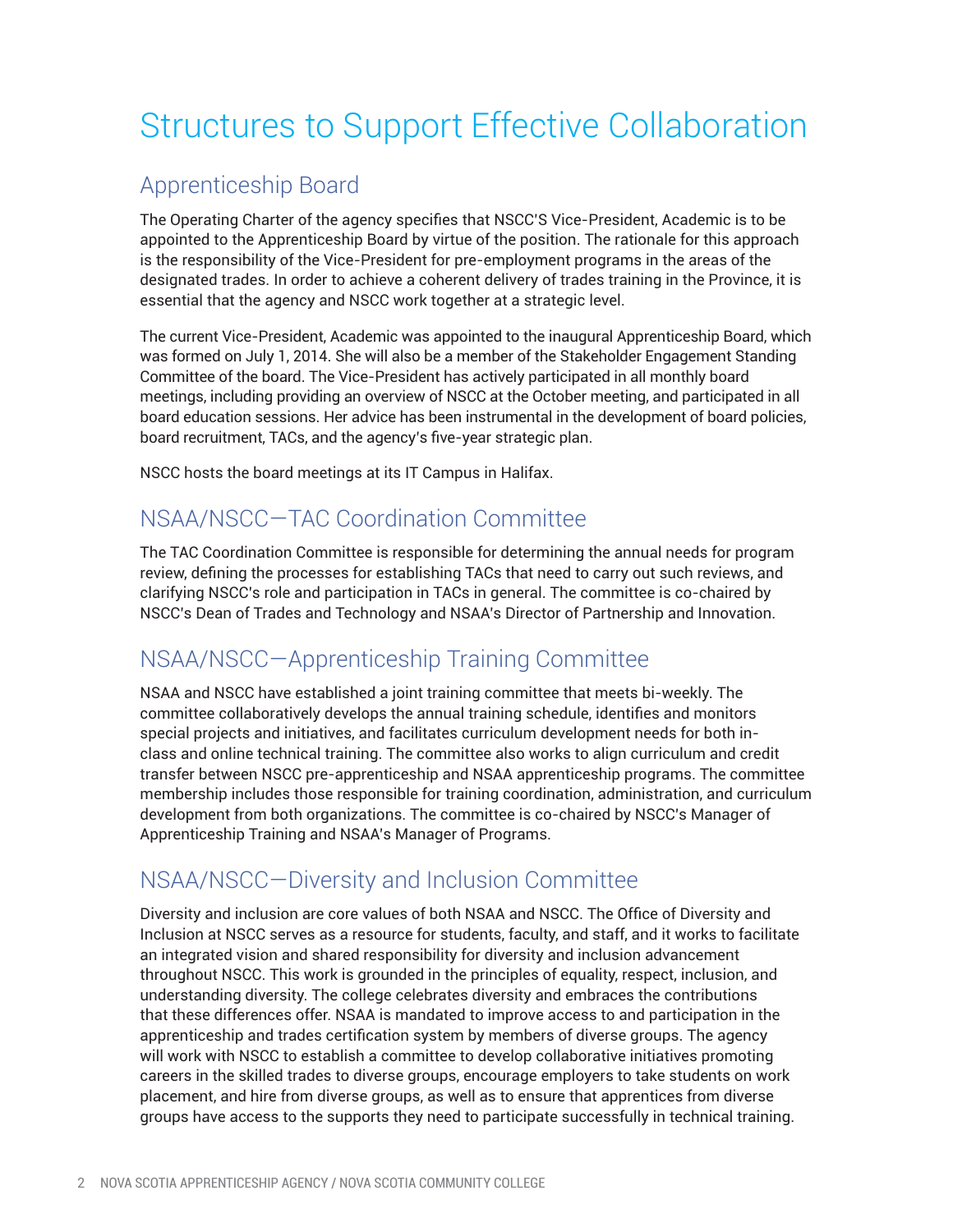## Provincial and Atlantic Trade Advisory Committees

### Provincial

Trade Advisory Committees (TACs) are established by the NSAA Board to advise the Apprenticeship Board concerning policy, regulations, and other matters specific to a trade or trades or relating to the apprenticeship and trade qualifications system. TACs are mandated to analyze issues and make recommendations concerning them to the board, create multiyear human resource plans for the represented trade, and consult as needed with the trade and industry sector. In this regard, TACs provide a strong mechanism for industry input and feedback to the agency, as well as a network for the agency to share and solicit information in industry sectors.

TACs consist of at least 4 persons who possess the knowledge, skill, experience, and capacity to perform the mandate of the TAC as well as to represent employers, employees, and, to the extent possible, the geographic, gender, cultural, and economic diversity of the province.

The Operating Charter of the agency and amendments to the Community Colleges Act establish that, if there is a pre-employment apprenticeship training program at the college associated with a designated trade, the board will put in place a TAC where previously a program advisory committee (PAC) would have been established by NSCC. In addition to the pre-apprenticeship programs, expertise regarding apprenticeship technical training from the college is often required on these committees and, as a result, faculty usually form part of the TAC membership.

The TAC will provide advice and make recommendations to the NSAA Board and the NSCC Board of Governors. It has been determined that the best way to do this is to have the TAC first make its recommendations to the NSAA Board, which will then provide the recommendations regarding college programming to the Board of Governors. The college's Dean of Trades, who is responsible for the delivery of most pre-apprenticeship programming at NSCC, will be kept apprised of the work of the TAC at every stage.

It is anticipated that the primary issue for the college will be the need to review programs in a timely manner in order to make the required changes in advance of a given academic year. To this end, the agency and the college have developed a plan to work closely together regarding the work of TACs.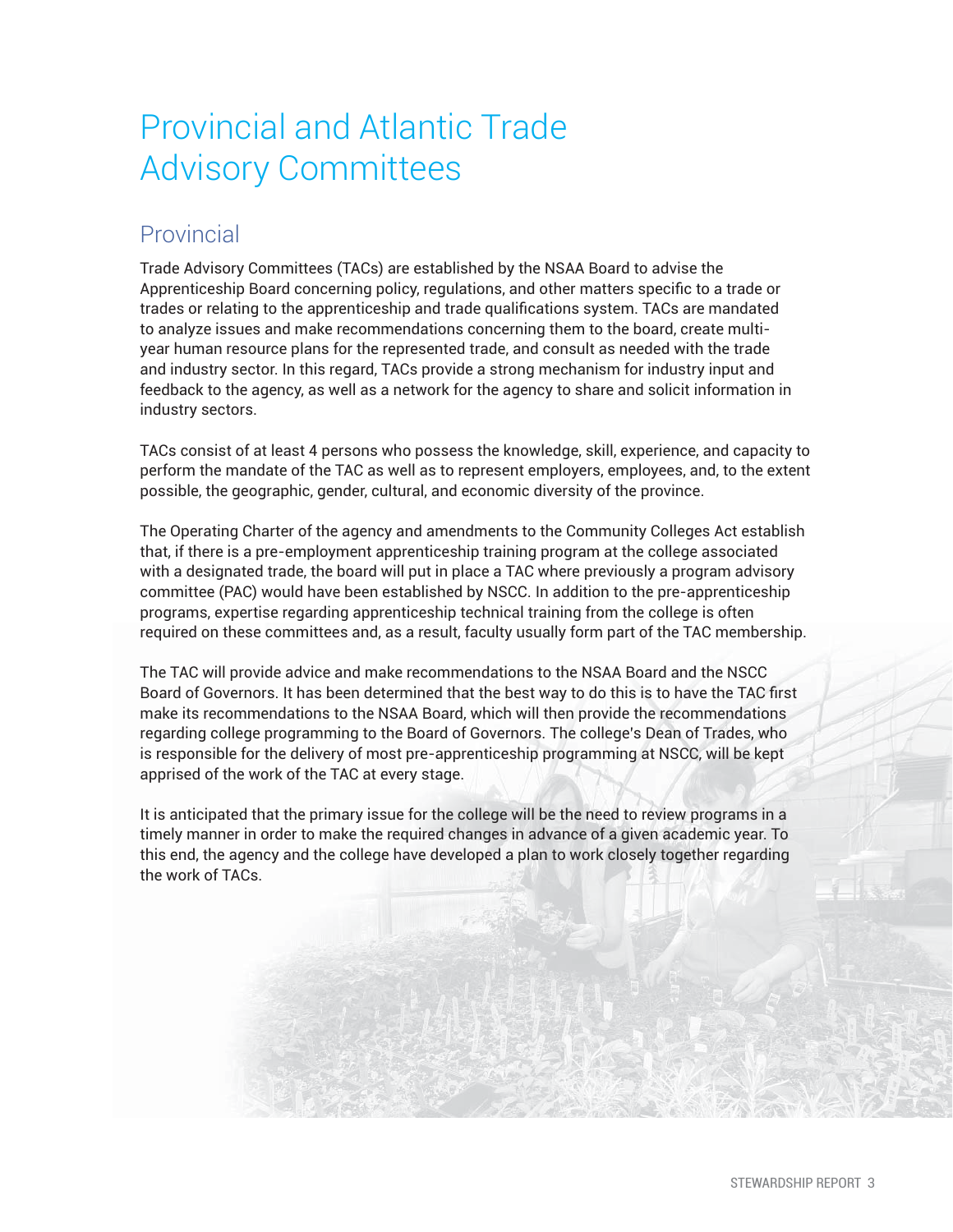## Review of NSCC Pre-Apprenticeship Programs

As described above, a primary task of TACs will be the review of NSCC pre-apprenticeship programs. The agency and the college have considered all current pre-employment programs that are trade-related and determined which ones will need TACs for future program reviews. The agency and the college have approved the following list, which includes scheduled reviews.

| <b>Trade</b>                                            | <b>NSCC Program</b>                                                                  | <b>NSAA TAC</b>                                                                    | <b>Timeline</b><br>(NSCC Program<br>Review) |
|---------------------------------------------------------|--------------------------------------------------------------------------------------|------------------------------------------------------------------------------------|---------------------------------------------|
| <b>Automotive Service</b><br><b>Technician</b>          | <b>Automotive Service Repair</b>                                                     | <b>Automotive Service</b><br>Technician                                            |                                             |
| <b>Bricklayer</b>                                       | <b>Bricklaying/Masonry</b>                                                           | <b>Bricklayer</b>                                                                  |                                             |
| <b>Carpenter</b>                                        | Carpentry (Certificate &<br>Diploma),                                                | Carpenter                                                                          |                                             |
| <b>Construction</b><br><b>Electrician</b>               | <b>Electrical Construction,</b>                                                      | Construction<br>Electrician                                                        |                                             |
| <b>Cook</b>                                             | <b>Cooking, Culinary Arts</b>                                                        | Cook                                                                               |                                             |
| <b>Gas Fitter</b>                                       | <b>Gas Technician</b>                                                                | <b>Gas Fitter</b>                                                                  |                                             |
| <b>Heavy Duty</b><br><b>Equipment Technician</b>        | Heavy Duty Equipment/<br><b>Truck &amp; Transport (Certificate</b><br>& Diploma)     | <b>Truck &amp; Transport</b><br>Mechanic/Heavy Duty<br><b>Equipment Technician</b> | $2015 - 2016$                               |
| <b>Heavy Equipment</b><br><b>Operator</b>               | <b>Heavy Equipment Operator</b>                                                      | <b>Heavy Equipment</b><br>Operator                                                 |                                             |
| <b>Industrial Electrician</b>                           | Electrical Technician,<br>Electrical (Diploma),<br>Electrical/Mechanic<br>Technician | <b>Industrial Electrician</b>                                                      |                                             |
| <b>Instrumentation and</b><br><b>Control Technician</b> | Industrial Instrumentation                                                           | Instrumentation and<br><b>Control Technician</b>                                   |                                             |
| <b>Industrial Mechanic</b><br>(Millwright)              | <b>Industrial Mechanic</b>                                                           | <b>Industrial Mechanic</b><br>(Millwright)                                         |                                             |
| <b>Landscape</b><br><b>Horticulturist</b>               | Horticulture Landscape<br>Technology                                                 | Landscape<br>Horticulturist                                                        |                                             |
| <b>Machinist</b>                                        | Machining                                                                            | Machinist                                                                          |                                             |
| <b>Marine Service</b><br><b>Technician</b>              | Diesel Repair-Industrial<br>& Marine                                                 | MST/HDET/TTM                                                                       | 2015-2016                                   |
| <b>Metal Fabricator</b><br>(Fitter)                     | <b>Metal Fabrication/Welding</b>                                                     | <b>Metal Fabricator</b><br>(Fitter)                                                |                                             |
| <b>Motor Vehicle Body</b><br><b>Repair</b>              | <b>Auto Collision Repair &amp;</b><br>Refinish                                       | Motor Vehicle Body<br>Repair                                                       | $2014 - 2015$                               |
| <b>Oil Heat System</b><br><b>Technician</b>             | Oil Heat System Technician                                                           | Oil Heat System<br>Technician                                                      |                                             |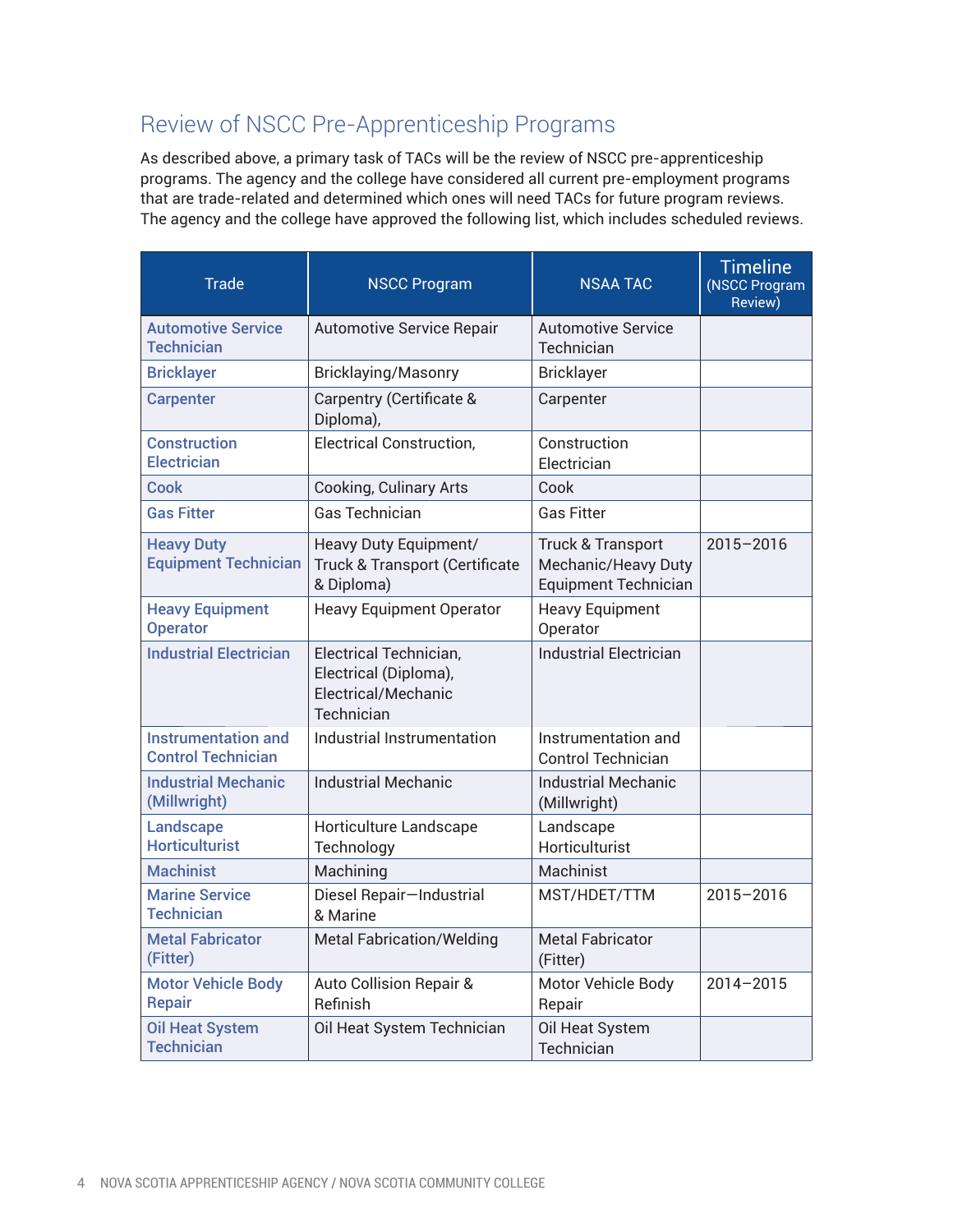| <b>Trade</b>                                                             | <b>NSCC Program</b>                                                                                                                               | <b>NSAA TAC</b>                                                                    | <b>Timeline</b><br>(NSCC Program<br>Review) |
|--------------------------------------------------------------------------|---------------------------------------------------------------------------------------------------------------------------------------------------|------------------------------------------------------------------------------------|---------------------------------------------|
| <b>Power Engineer</b>                                                    | <b>Power Engineering</b><br>Technology<br>Process Operations - 4 <sup>th</sup><br>Class                                                           | Power Engineer                                                                     | $2015 - 2016$                               |
| <b>Plumber</b>                                                           | Plumbing,<br><b>Pipe Trades</b>                                                                                                                   | Plumber                                                                            |                                             |
| <b>Power Line</b><br><b>Technician</b>                                   | <b>Utility Line Worker</b>                                                                                                                        | Power Line<br>Technician                                                           |                                             |
| <b>Refrigeration &amp;</b><br><b>Air Conditioning</b><br><b>Mechanic</b> | <b>Building Systems Technology:</b><br><b>HVAC-R Refrigeration &amp; Air</b><br>Conditioning,<br>Refrigeration & Air<br>Conditioning - Geothermal | <b>Refrigeration &amp;</b><br>Air Conditioning<br>Mechanic                         |                                             |
| <b>Sheet Metal Worker</b>                                                | Sheet Metal Worker                                                                                                                                | <b>Sheet Metal Worker</b>                                                          |                                             |
| <b>Steamfitter/Pipefitter</b>                                            | Steamfitting/Pipefitting<br><b>Pipe Trades</b>                                                                                                    | Steamfitter/Pipefitter                                                             | $2015 - 2016$                               |
| <b>Truck &amp; Transport</b><br><b>Mechanic</b>                          | Heavy Duty Equipment/<br>Truck & Transport<br>(Certificate & Diploma)                                                                             | <b>Truck &amp; Transport</b><br>Mechanic/Heavy Duty<br><b>Equipment Technician</b> |                                             |
| <b>Welder</b>                                                            | Welding Certified, Welding<br>Diploma, Metal Fabrication/<br>Welding                                                                              | Welder                                                                             | Welder                                      |

Currently, the college is undertaking a program review of the Automobile Collision Repair and Refinish pre-employment program. NSCC and NSAA have worked collaboratively in the formation of a Motor Vehicle Body Repair TAC for this purpose. This effort has provided an opportunity through the TAC mechanism for NSAA and NSCC to work out the processes for program review by industry.

### **Atlantic**

Under the auspices of the Atlantic Apprenticeship Harmonization Project of the Atlantic Workforce Partnership, the board recruits and appoints members representing Nova Scotia to Atlantic Trade Advisory Committees (ATACs). Each ATAC will consist of one employer, one employee, and one training provider representative from each Atlantic jurisdiction. When an ATAC is to be established, the board policy is that NSCC will recommend the training provider representative to the ATAC if the college provides training in the trade for which the ATAC has been created. ATACs are currently in place for the Bricklayer, Cook, Metal Fabricator (Fitter), and Welder trades.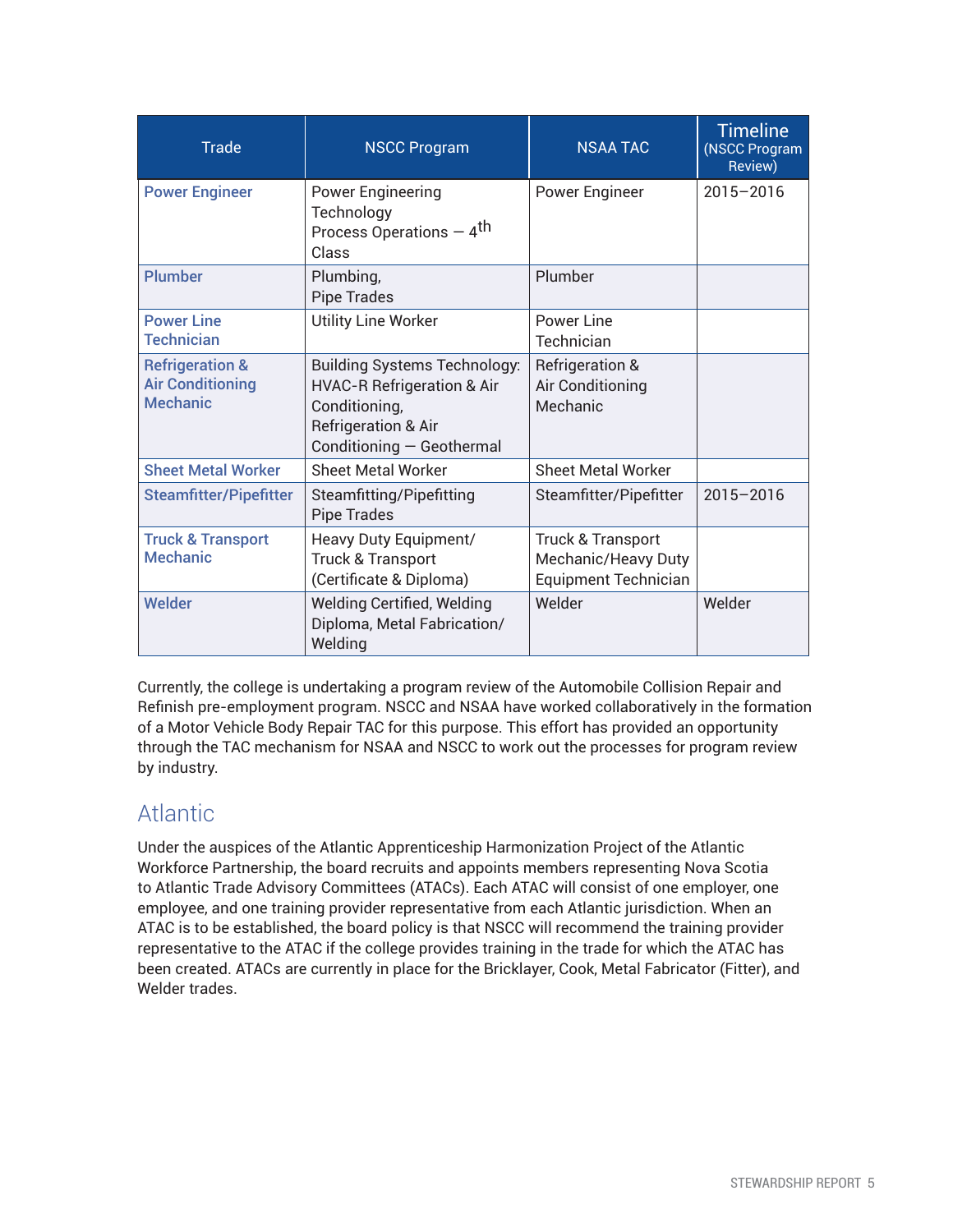# Apprenticeship Technical Training

Apprenticeship technical training is that portion of the certification requirement in a designated trade in which the apprentice receives formal instruction, including theoretical aspects of the designated trade, that is designed to supplement skills acquired through work experience. Typically, apprentices complete four levels of training, taken in blocks of 6 to 8 weeks once a year, over the course of the apprenticeship.

NSCC and NSAA make a significant effort to plan each year's training schedule to accommodate the needs of employers and apprentices. A Training Sales Agreement is signed between NSCC and NSAA, setting out the conditions under which NSCC is to provide the training and NSAA is to communicate its needs, and giving the associated cost structure. Apprenticeship technical training is offered through NSCC for the following trades:

| Automotive Service Technician (AST)           | Machinist                                   |
|-----------------------------------------------|---------------------------------------------|
| <b>AST (Service Station Mechanic)</b>         | <b>Metal Fabricator (Fitter)</b>            |
| <b>Boilermaker</b>                            | <b>Motor Vehicle Body Repairer</b>          |
| <b>Bricklayer</b>                             | Oil Heat System Technician                  |
| Carpenter                                     | Plumber                                     |
| <b>Construction Electrician</b>               | <b>Power Engineer</b>                       |
| Cook                                          | Powerline Technician                        |
| <b>Gas Fitter</b>                             | Refrigeration and Air Conditioning Mechanic |
| <b>Heavy Duty Equipment Technician</b>        | Roofer                                      |
| <b>Industrial Electrician</b>                 | <b>Sheet Metal Worker</b>                   |
| Industrial Mechanic (Millwright)              | Steamfitter/Pipefitter                      |
| <b>Instrumentation and Control Technician</b> | <b>Truck and Transport Mechanic</b>         |
| Ironworker (Reinforcing)                      | Welder                                      |
| Ironworker (Structural/Ornamental)            |                                             |
|                                               |                                             |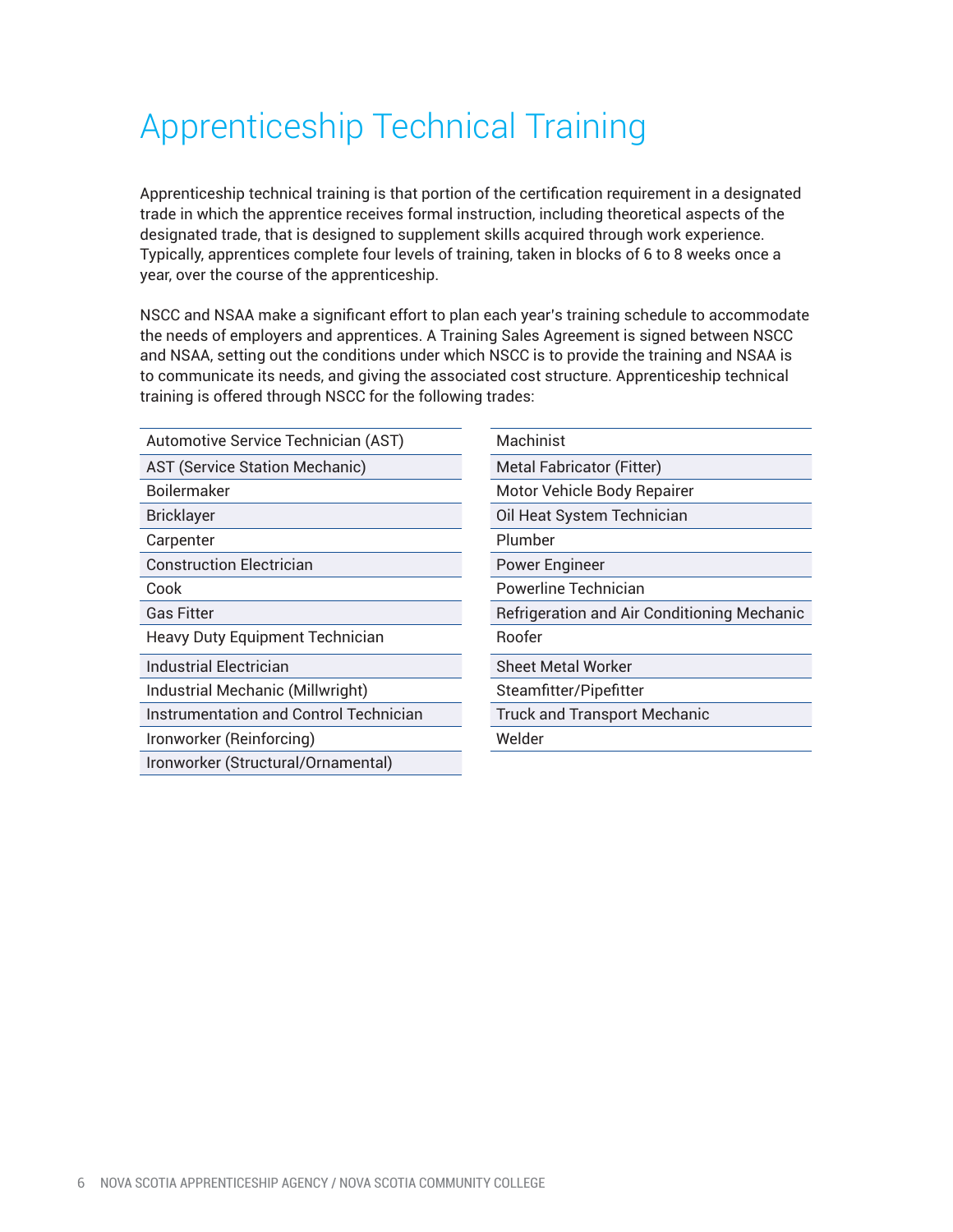### Credit Transfer

In addition to providing for the delivery of apprenticeship technical training, NSAA awards credit towards apprenticeship to NSCC graduates who have completed a pre-employment program in a designated trade area. The agency can do this because NSCC has incorporated the industry training standard for the trade into its program. The following NSCC programs receive transfer credit toward one or more apprenticeship trades. Programs are reviewed annually for eligible credit.

| <b>Automotive Collision Repair &amp; Refinish</b><br>Diploma   | Horticulture & Landscape Technology<br>Diploma                       |  |
|----------------------------------------------------------------|----------------------------------------------------------------------|--|
| <b>Automotive Service and Repair Certificate</b>               | <b>Industrial Instrumentation Diploma</b>                            |  |
| Bricklaying Masonry Certificate of<br>Accomplishment           | <b>Industrial Mechanical Certificate</b>                             |  |
| Building Systems Technician (HVAC&R )<br>Diploma               | <b>Machining Diploma</b>                                             |  |
| <b>Carpentry Certificate</b>                                   | <b>Metal Fabrication Diploma</b>                                     |  |
| <b>Carpentry Diploma</b>                                       | Oil Heat Systems Technician Certificate of<br>Accomplishment         |  |
| <b>Cooking Certificate</b>                                     | Pipe Trades Diploma                                                  |  |
| Culinary Arts Diploma                                          | <b>Plumbing Certificate</b>                                          |  |
| Diesel Repair—Industrial and Marine<br>Certificate             | Power Engineering Technology Diploma                                 |  |
| Electrical-Construction & Industrial<br>Certificate            | Process Operator-4th Class Power<br><b>Engineer Certificate</b>      |  |
| Electrical-Construction & Industrial<br>Diploma                | Refrigeration and Air Conditioning<br>Certificate                    |  |
| Electrical Technician (ELTN) Program                           | Refrigeration and Air Conditioning-<br><b>Geothermal Certificate</b> |  |
| Electro Mechanical Technician Diploma                          | Sheet Metal Certificate of Accomplishment                            |  |
| Electronic Engineering Technology Diploma                      | <b>Steamfitting and Pipefitting Certificate</b>                      |  |
| Gas Technician Certificate                                     | Utility Line Work-Construction and<br><b>Maintenance Certificate</b> |  |
| Heavy Duty Equipment/Truck and Transport<br>Repair Certificate | Welding-Certificate of Accomplishment                                |  |
| Heavy Duty Equipment/Truck and Transport<br>Repair Diploma     | <b>Welding Diploma</b>                                               |  |

Heritage Carpentry Diploma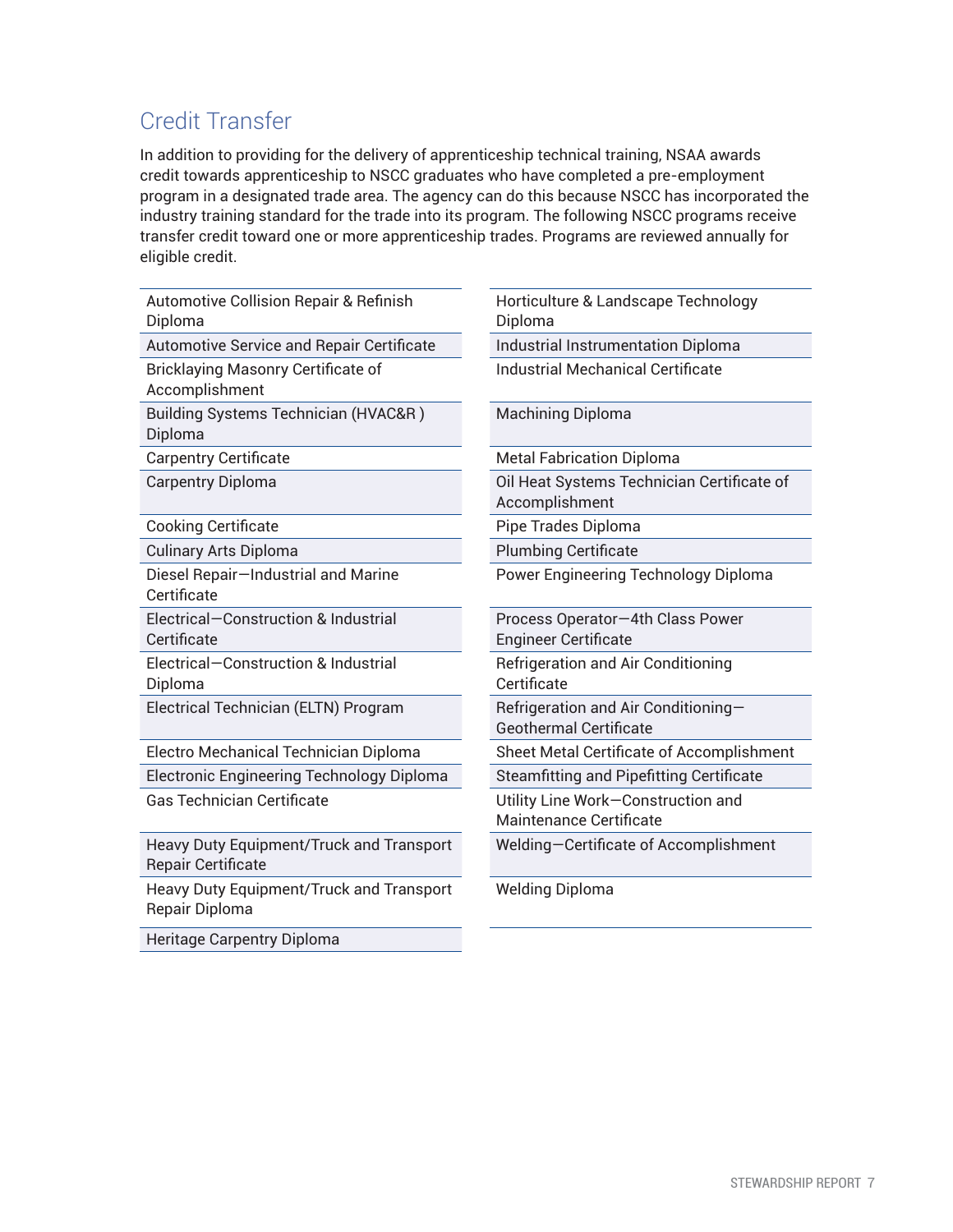## Industry Standards, Harmonization, and Training Delivery

Nova Scotia is an active participant on the Atlantic Apprenticeship Harmonization Project (AAHP). The goal of the project is to develop consistent processes across all four systems, common training requirements in 10 trades, and a shared Information Technology (IT) system. The trades selected for harmonization are: Bricklayer, Cook, Welder, Metal Fabricator (Fitter), Carpenter, Instrumentation and Control Technician, Construction Electrician, Industrial Electrician, Plumber, and Steamfitter/Pipefitter.

NSAA and NSCC are working collaboratively to develop an implementation plan for harmonized curriculum standards and examinations as they are finalized.

### Flexibility and Innovation

NSCC and NSAA have been working with industry partners to identify flexible learning options that will allow apprentices to participate in training that is "close to home." In addition to adding sections of technical training in the Yarmouth and Cumberland areas, part-time evening and weekend block training was offered for Carpenter, Automotive Service Technician, and Welder.

NSAA and NSCC are currently creating an innovative and flexible offering for Cook apprenticeship that will maximize the much-needed hands-on learning in block training while leveraging NSCC's Online Learning tools to minimize the apprentice's time away from the employer. In addition to this blended offering (blend of hands-on and online), employers can take advantage of shorter Cook technical training blocks that are either full-time or part-time (2 days/week).

Future technical training can happen in essentially any location in the province with the use of NSCC's new Mobile Learning Centre (MLC). NSCC and NSAA are currently looking at Truro as an ideal location to utilize the MLC for a "close to home" electrical training offering.

### Academic Accommodations for Apprentices

Academic accommodations are available for apprentices with disabilities under the same policy and services that support all students at NSCC, as described at www.disabilityservices. nscc.ca. This accommodation process serves approximately 5 per cent of apprentices in technical training.

These services, provided through shared communication and the partnership between NSCC and NSAA, include

- **Opportunity to self-identify.** Apprentices are invited to self-identify a disability upon registration to an apprenticeship program, upon registration for apprenticeship technical training, or at any time during their training. When students identify a "special consideration" to NSAA, this information is shared with NSCC at least two weeks in advance of the training start date. The Disability Resource Facilitator then contacts the student, informs them of the services available, and begins to identify relevant supports. Academic accommodations take time to plan and implement, so early identification is key.
- **Collecting information.** Once an apprentice has identified a disability, they work with the Disability Resource Facilitator to provide and collect information about the impact of their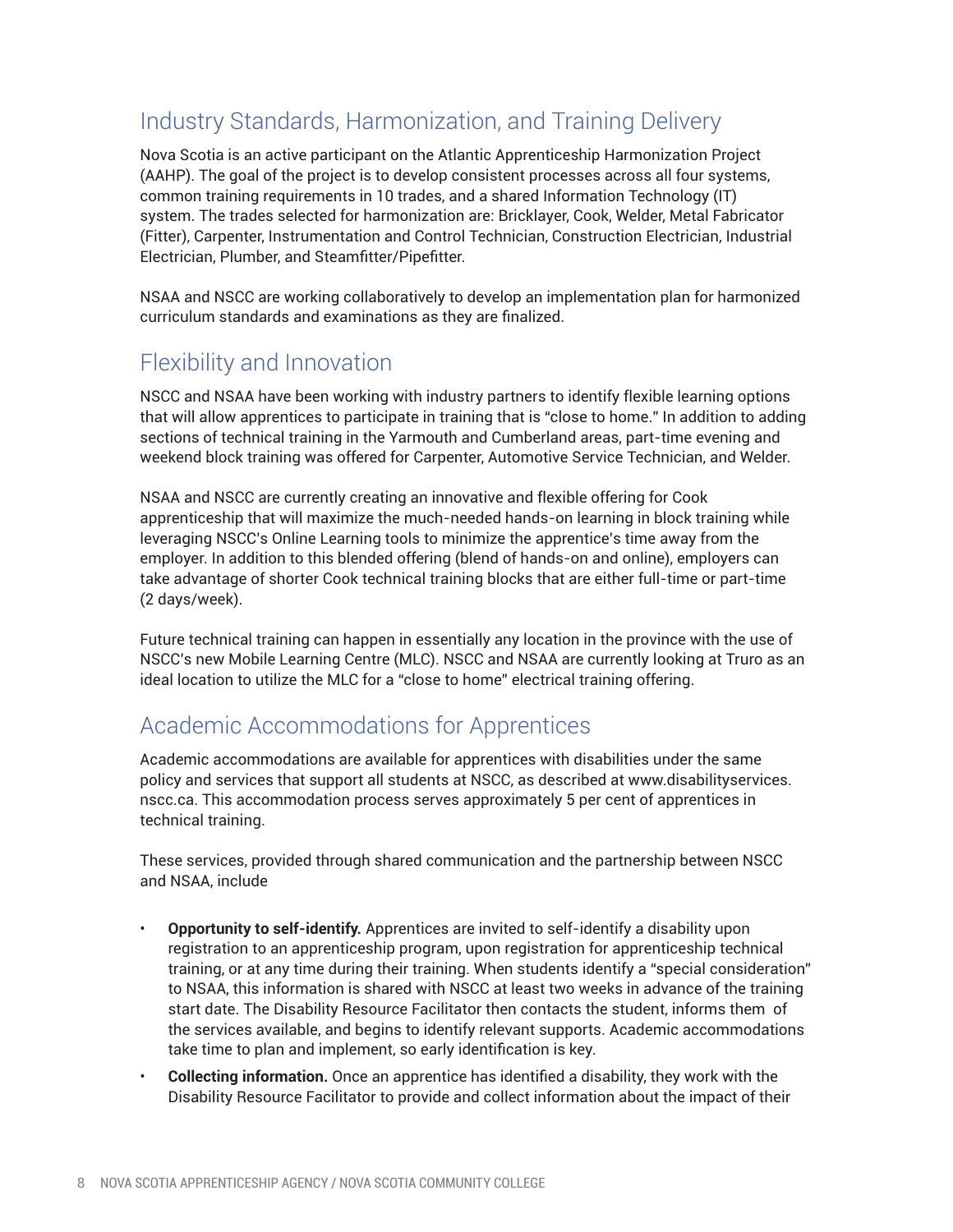disability in the context of technical training, including

- their own experience
- review of previous academic accommodations the apprentice has effectively used
- documentation (such as Psych-Ed Assessment) from educational or medical professionals

 This information is used to identify individualized academic accommodations, supports, and strategies for the apprentice in his/her training. If this information is not available in time to implement services for an upcoming or current training section, the services may be arranged on a trial basis during training while the information is being collected.

- **Academic accommodations.** The Disability Resource Facilitator will facilitate planning and implementation of academic accommodations with the student and the faculty. Common academic accommodations include test accommodations (e.g., extra time, reader), accessible instructional materials (e.g., electronic versions of texts), and technological solutions (e.g., digital recorder or text-to-speech software). Some academic accommodations can be implemented quite quickly but others take more time to access. This makes it important for apprentices to identify a disability and begin working with the Disability Resource Facilitator in advance of their training.
- **Advocacy services.** Disability Resource Facilitators can also work with apprentices to develop self-advocacy skills, identify and apply technologies and tools to support learning, explore tutoring options, troubleshoot issues in the classroom, practice test-taking strategies, and make requests for test accommodations on Red Seal Exams.

NSCC and NSAA have identified two challenges as having the most impact on apprentices with disabilities. While these challenges exist for students with disabilities in any post-secondary training, the scheduling and pace of apprenticeship technical training present unique challenges.

- 1. Although there are many reasons why apprentices may be reluctant to identify as having a disability, early identification is critical for effective planning and implementation of academic accommodations. Early identification is especially critical for apprenticeship technical training, which is of short duration and content is presented and evaluated on a tight schedule. Providing apprentices with timely, detailed, and relevant information and overcoming obstacles to self-identification is challenging.
- 2. Documentation of a disability and its impact in a learning environment is a critical part of academic accommodation planning. The documentation process can be initiated when an apprentice who has never been assessed or diagnosed identifies as having a disability, but information to plan for immediate academic accommodations is missing. Given the fast pace and high stakes of apprenticeship technical training, a lack of appropriate academic accommodations from the beginning of technical training can limit the apprentice's ability to participate successfully in the program.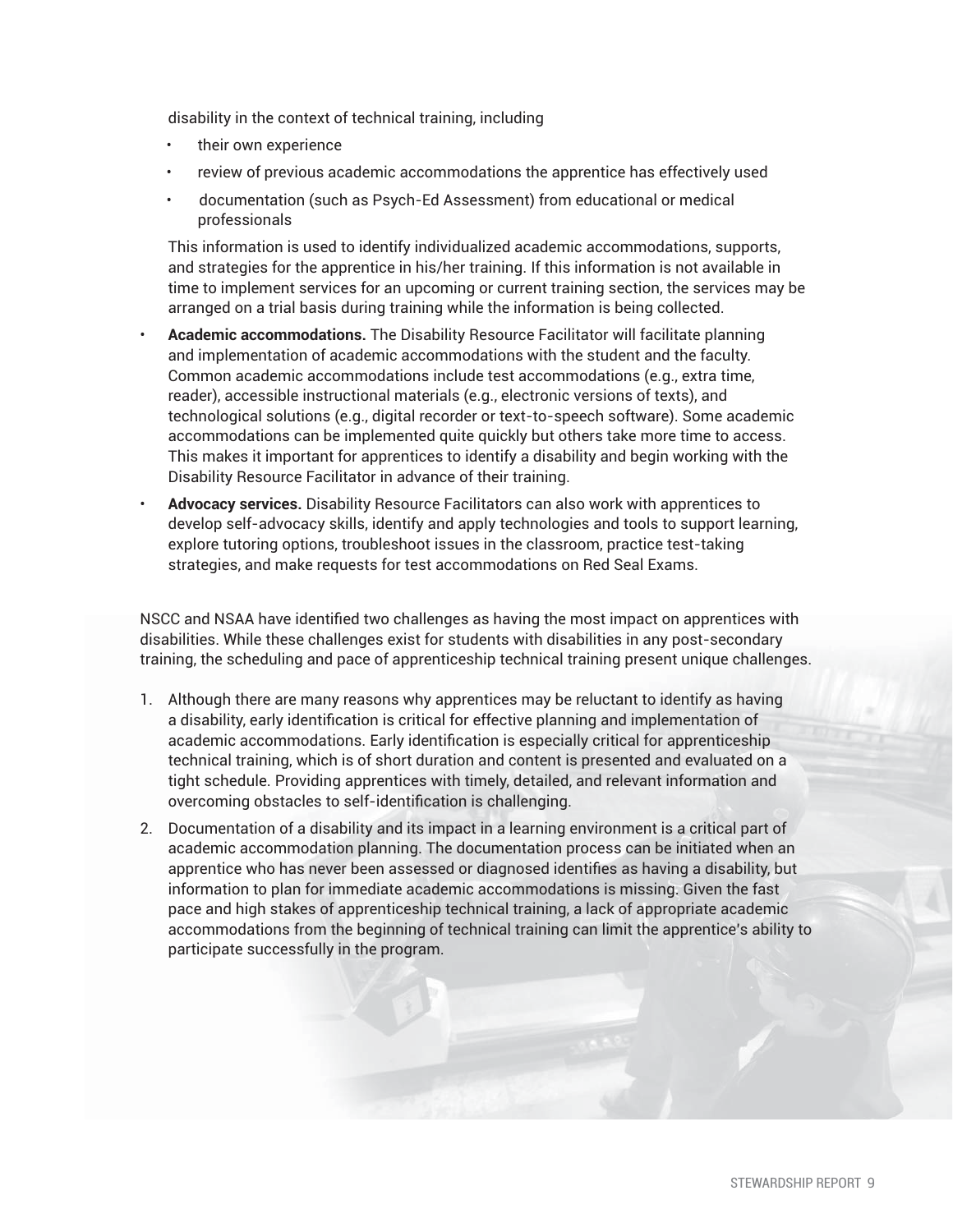## Opportunities for Joint Promotion of Skilled Trades and Apprenticeship

Prior to the establishment of NSAA, NSCC had worked in partnership with the Apprenticeship Training Division on many fronts, including as founding sponsors of Techsploration, presenting partners of Skills Canada Nova Scotia, and hosts of the Apprenticeship Celebration Events. We will continue to collaborate on these initiatives and share our ideas going forward on how to enhance employer engagement in these efforts. We will strengthen our collaboration on labour market information, employer engagement, and career awareness and exploration initiatives. Labour Market Information

NSCC has created a new website, careeringear.nscc.ca, which helps prospective students explore and identify their interests, values, and skills as they relate to a future career and postsecondary choices. The site also serves as a front for careers.novascotia.ca, the province's one-stop website for anything labour market related, which provides information on more than 300 occupations in Nova Scotia—job prospects, wages, education and training paths, and demographic profiles of people employed in the occupation.

The agency is in the process of hiring a senior labour market analyst who will provide NSAA and NSCC with timely, accurate, and relevant labour market research, policy analysis, and information in relation to the trades training system, including NSCC pre-apprenticeship programs. The agency is also working with Canmac Economics Limited to lay the groundwork for the development of a capacity-planning tool that will assist the agency and the college in planning the distribution of funding across the trades training system, to better meet labour market demand over time.

### Employer Engagement

In October 2014, the agency held eight update events across the province, hosted by NSCC at the Kingstec, Lunenburg, Burridge, Waterfront, Marconi, Strait Area, Pictou and Truro campuses. In most cases campus principals, academic chairs, and apprenticeship instructors attended the events held in their area. The events provided an update on the progress of the agency and engaged participants in discussions about how to better engage industry in the trades training and certification system. Key themes coming out of the sessions include a need for cultural change in how society regards the skilled trades; recruitment and retention of youth; technical training; communication; system flexibility; and journeyperson support and recognition. NSAA and NSCC will work towards planning a regular series of these types of events to assist with the facilitation and coordination of our engagement with industry.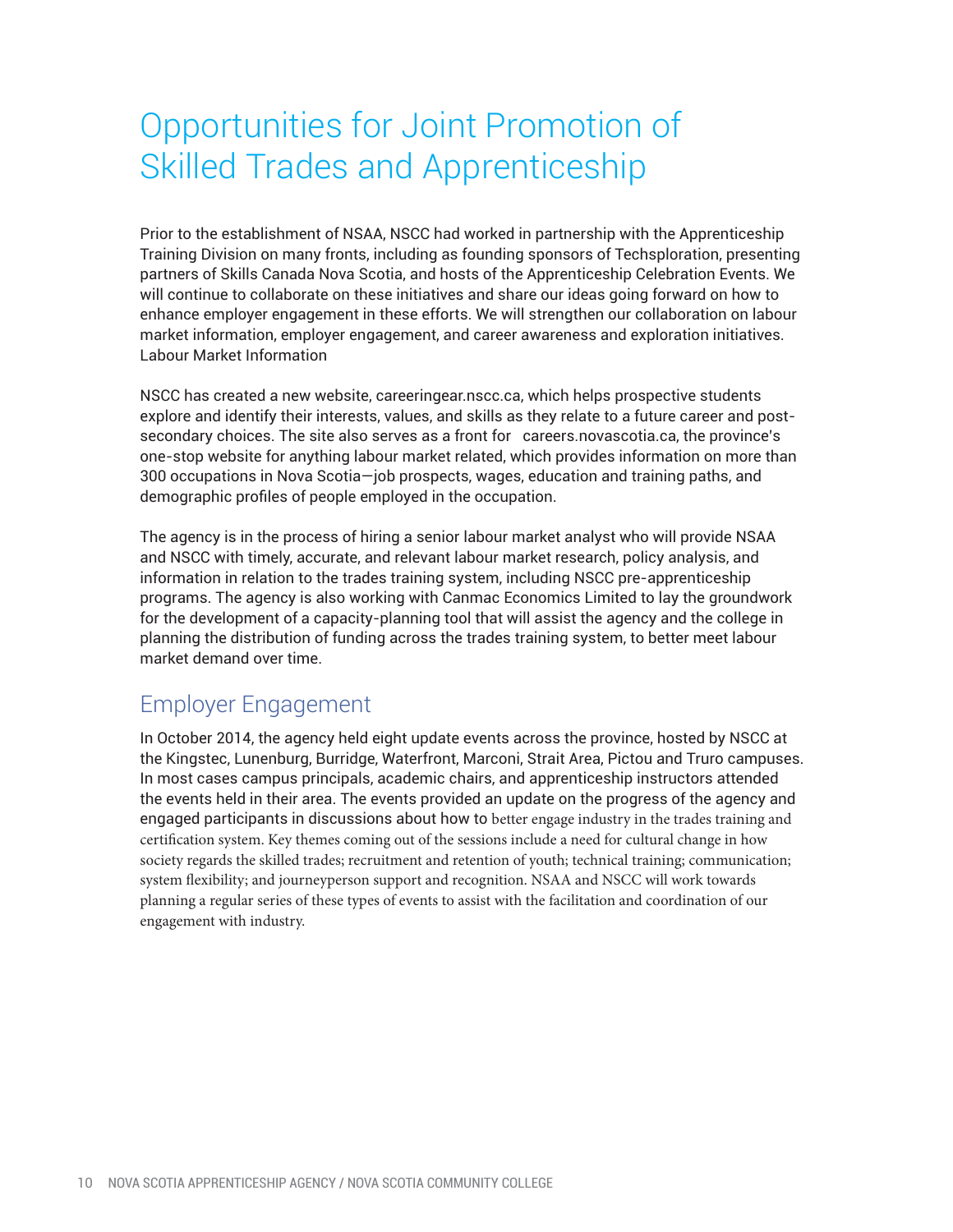### Career Exploration and Awareness

The agency funds summer employment opportunities in partnership with industry, and NSCC is an important partner in this work. The two current initiatives include Building Futures for Youth (BFY) in the construction sector and Automotive Test Drive in the motive power sector. The programs provide a combination of industry-based classroom safety instruction and on-thejob paid work experience in the trades for eligible grade 10 and 11 students of the public school system. The classroom instructional time is delivered at NSCC campuses across the province. Between the in-class components and the on-the-job training, the students earn 300 hours of apprenticeship credit and three high school co-op credits that can be used towards graduation. The agency is currently working with its partners, including the college, to improve the current model and expand opportunities in the remaining two trades sectors.

### NSAA Marketing—NSCC Open House

In 2014, NSCC launched its inaugural college-wide Open House. The day provided learning, discovery, and engagement opportunities for attendees and NSCC employees. The 2015 Open House will be held on October 27. NSCC has invited NSAA to participate in this year's event and help the organizing committee identify how apprenticeship faculty and apprentices can best be showcased. The joint efforts will allow the college and the agency to promote apprenticeship training and direct-entry options for those wishing to work in one of the many designated trades.

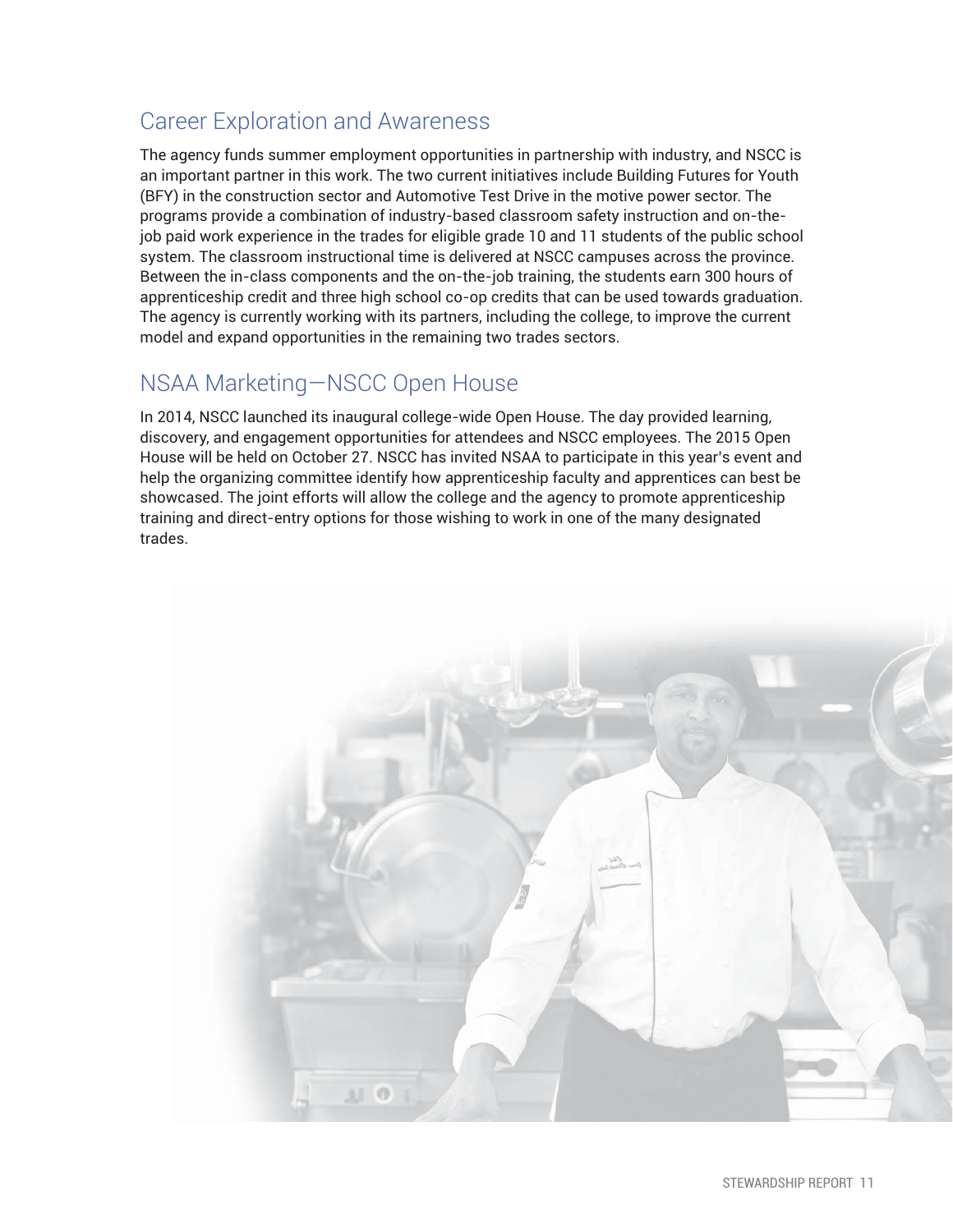## Future Reports

The traditional academic year at NSCC ends in June. Apprenticeship Technical Training takes place throughout the year, but minimally in July and August. With this training schedule in mind, the board has determined that early fall provides the best occasion to provide the NSAA/ NSCC Stewardship Report on an annual basis. In future, it is expected that the report will assess the success of the committee structure and collaborative processes outlined above, explain progress made, and provide details at the trade level concerning specific program offerings that are new or being modified according to industry advice. The report will also highlight recommendations made by Trade Advisory Committees through the NSAA Board to NSCC's Board of Governors during that year, and report on successful reallocation of public funds across the trades training system as a result of our collective work.

The focus of the NSAA/NSCC relationship this year has been to define how we will build on past success and work together to achieve the new requirements as laid out in legislation. In 2015–2016, the agency will work with the college to ensure that industry's strategic role has influence across the trades training system, and to support the development of a system for the reallocation of funding as appropriate, the timely implementation of trade harmonization, and improvement in training delivery in select trades, including alternate delivery formats.

\_\_\_\_\_\_\_\_\_\_\_\_\_\_\_\_\_\_\_\_\_\_\_\_\_\_\_\_\_\_\_\_ \_\_\_\_\_\_\_\_\_\_\_\_\_\_\_\_\_\_\_\_\_\_\_\_\_\_\_\_\_\_\_\_\_\_\_\_

Sincerely submitted,

Don Bureaux, President NSCC and Mariorie Davison, CEO NSAA